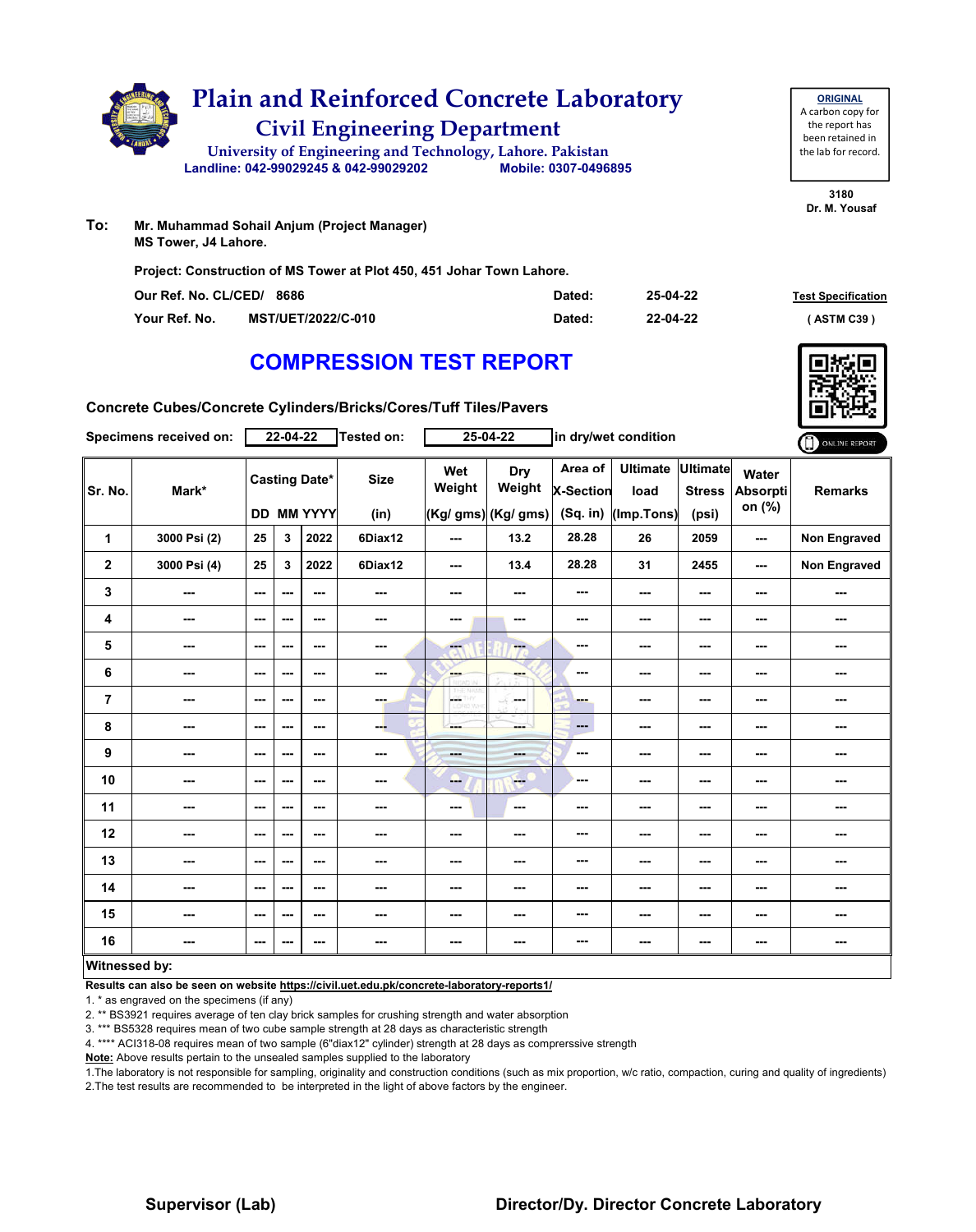|     | <b>Plain and Reinforced Concrete Laboratory</b><br><b>Civil Engineering Department</b> |  |                      |  |  |  |  |  |  |  |
|-----|----------------------------------------------------------------------------------------|--|----------------------|--|--|--|--|--|--|--|
|     | University of Engineering and Technology, Lahore. Pakistan                             |  |                      |  |  |  |  |  |  |  |
|     | Landline: 042-99029245 & 042-99029202                                                  |  | Mobile: 0307-0496895 |  |  |  |  |  |  |  |
| To: | Mr. Muhammad Sohail Anjum (Project Manager)<br><b>MS Tower, J4 Lahore.</b>             |  |                      |  |  |  |  |  |  |  |

**Project: Construction of MS Tower at Plot 450, 451 Johar Town Lahore**

| Our Ref. No. CL/CED/ 8687 |                           | Dated: | 25-04-22 | <b>Test Specification</b> |  |
|---------------------------|---------------------------|--------|----------|---------------------------|--|
| Your Ref. No.             | <b>MST/UET/2022/C-008</b> | Dated: | 22-04-22 | ASTM C39 '                |  |

## **COMPRESSION TEST REPORT**

**Concrete Cubes/Concrete Cylinders/Bricks/Cores/Tuff Tiles/Pavers**

| Specimens received on: |               | $22 - 04 - 22$           |     |                                           | Tested on:          | $25 - 04 - 22$    |                                      | in dry/wet condition                    |                                       |                                    |                                    | ONLINE REPORT       |
|------------------------|---------------|--------------------------|-----|-------------------------------------------|---------------------|-------------------|--------------------------------------|-----------------------------------------|---------------------------------------|------------------------------------|------------------------------------|---------------------|
| Sr. No.                | Mark*         |                          |     | <b>Casting Date*</b><br><b>DD MM YYYY</b> | <b>Size</b><br>(in) | Wet<br>Weight     | Dry<br>Weight<br>(Kg/ gms) (Kg/ gms) | Area of<br><b>X-Section</b><br>(Sq. in) | <b>Ultimate</b><br>load<br>(Imp.Tons) | Ultimate<br><b>Stress</b><br>(psi) | Water<br><b>Absorpti</b><br>on (%) | <b>Remarks</b>      |
| 1                      | 3000 Psi (57) | 14                       | 4   | 2022                                      | 6Diax12             | $--$              | 13                                   | 28.28                                   | 35                                    | 2772                               | ---                                | <b>Non Engraved</b> |
| $\mathbf{2}$           | 3000 Psi (60) | 14                       | 4   | 2022                                      | 6Diax12             | $--$              | 13                                   | 28.28                                   | 35                                    | 2772                               | ---                                | <b>Non Engraved</b> |
| 3                      | ---           | $\sim$                   | --- | ---                                       | ---                 | ---               | $\cdots$                             | ---                                     | ---                                   | ---                                | ---                                | ---                 |
| 4                      | ---           | $\sim$                   | --- | $\sim$ $\sim$                             | $\sim$              | ---               | $\sim$                               | ---                                     | ---                                   | ---                                | ---                                | ---                 |
| 5                      | ---           | $\sim$ $\sim$            | --- | $\sim$ $\sim$                             | $\sim$ $\sim$       | $-1$              | ---                                  | ---                                     | ---                                   | ---                                | ---                                | ---                 |
| 6                      | $\cdots$      | $--$                     | --- | ---                                       | ---                 | ---<br>braril     | <b>SHOP</b>                          | ---                                     | ---                                   | ---                                | ---                                | ---                 |
| $\overline{7}$         | ---           | $\sim$ $\sim$            | --- | $\sim$ $\sim$                             | ---                 | CETHY<br>LIORD WH | la sua                               | ---                                     | ---                                   | ---                                | ---                                | ---                 |
| 8                      | ---           | $\sim$                   | --- | $\sim$ $\sim$                             | --                  | ---               | ment.                                | $\qquad \qquad \cdots$                  | ---                                   | ---                                | ---                                | ---                 |
| 9                      | ---           | $--$                     | --- | $\overline{\phantom{a}}$                  | $\sim$              | ---               | <b>SHOP</b>                          | ---                                     | ---                                   | ---                                | ---                                | ---                 |
| 10                     | ---           | $\sim$ $\sim$            | --- | $\sim$ $\sim$                             | ---                 | --                | <b>Free</b>                          | ---                                     | ---                                   | ---                                | ---                                | ---                 |
| 11                     | ---           | $\overline{\phantom{a}}$ | --- | $\sim$                                    | ---                 | ---               | $\sim$                               | ---                                     | ---                                   | ---                                |                                    | ---                 |
| 12                     | ---           | ---                      | --- | $- - -$                                   | ---                 | ---               | ---                                  | ---                                     | ---                                   | ---                                | ---                                | ---                 |
| 13                     | ---           | $--$                     | --- | $\sim$ $\sim$                             | ---                 | ---               | ---                                  | ---                                     | ---                                   | ---                                | ---                                | ---                 |
| 14                     | $\cdots$      | $\sim$                   | --- | $\hspace{0.05cm} \ldots$                  | $\sim$              | ---               | ---                                  | ---                                     | ---                                   | ---                                | ---                                | ---                 |
| 15                     | ---           | $\overline{\phantom{a}}$ | --- | $\sim$ $\sim$                             | $\sim$              | ---               | $\sim$                               | ---                                     | ---                                   | ---                                | ---                                | ---                 |
| 16                     | $\sim$        | $\sim$                   | --- | $\sim$                                    | $\sim$              | ---               | ---                                  | ---                                     | ---                                   | ---                                | ---                                | ---                 |
|                        | Witnessed by: |                          |     |                                           |                     |                   |                                      |                                         |                                       |                                    |                                    |                     |

**Results can also be seen on website https://civil.uet.edu.pk/concrete-laboratory-reports1/**

1. \* as engraved on the specimens (if any)

2. \*\* BS3921 requires average of ten clay brick samples for crushing strength and water absorption

3. \*\*\* BS5328 requires mean of two cube sample strength at 28 days as characteristic strength

4. \*\*\*\* ACI318-08 requires mean of two sample (6"diax12" cylinder) strength at 28 days as comprerssive strength

**Note:** Above results pertain to the unsealed samples supplied to the laboratory

1.The laboratory is not responsible for sampling, originality and construction conditions (such as mix proportion, w/c ratio, compaction, curing and quality of ingredients) 2.The test results are recommended to be interpreted in the light of above factors by the engineer.



**ORIGINAL** A carbon copy for the report has been retained in the lab for record.

**3180 Dr. M. Yousaf**